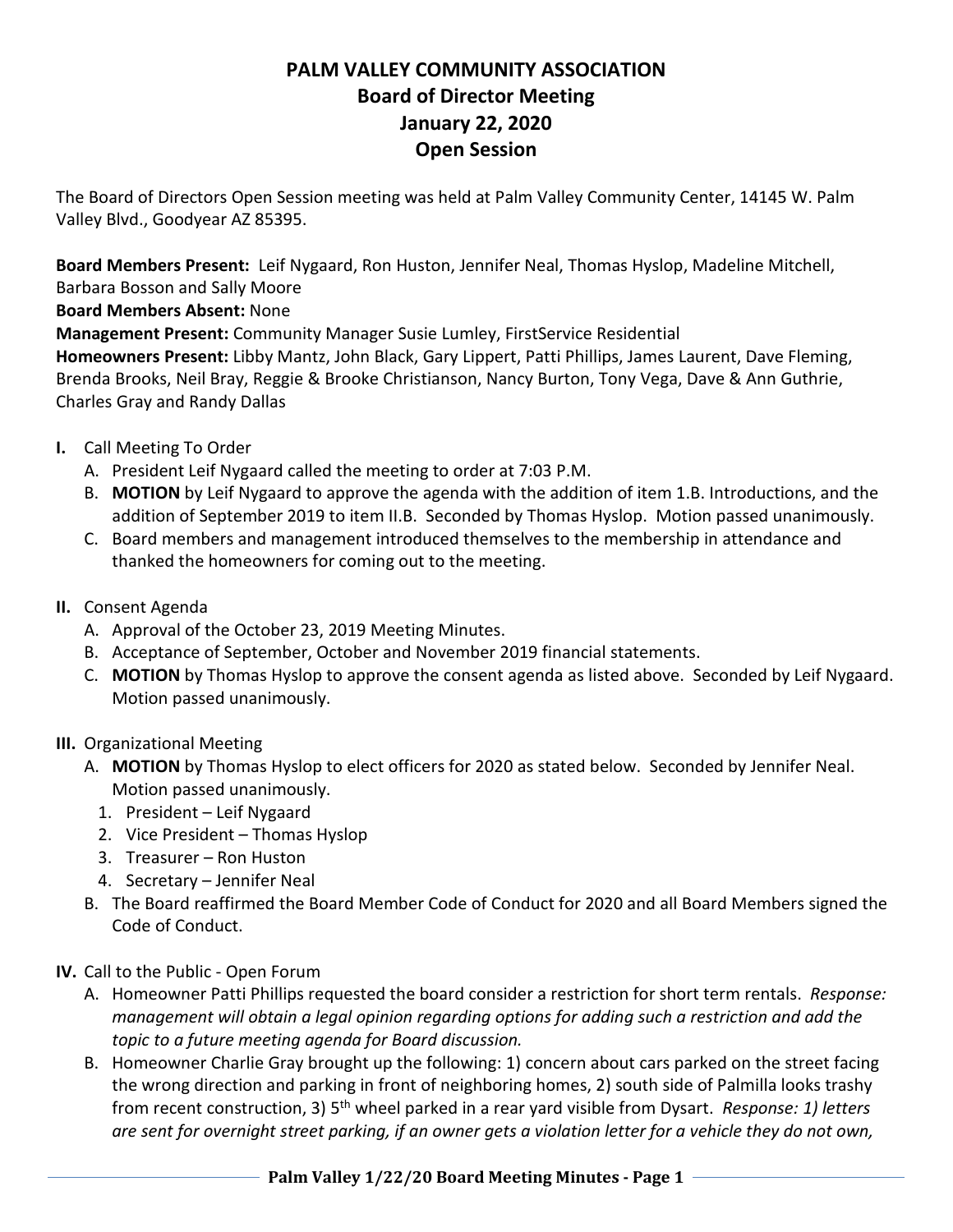*they can report this to management so the letter can be redirected to the appropriate neighbor. 2) Management is aware of construction debris and is in the process of preparing a punch list for the city and the contractor. 3) Management is aware of this and the homeowner has been approved to build an RV garage in the rear yard which will house the 5th wheel when construction is completed.*

- C. Homeowner Libby Mantz asked the Board to consider suspending the monthly Palmilla gate opening during the summer months and holidays. *Response: Currently the gate is open the last Saturday of each month, which was put in place several years ago as a result of a homeowner request to have the gate open every weekend. The Board will consider a way to reach out to all Palmilla owners to pose the question of changing the gate hold open schedule.*
- D. Homeowner Randy Dallas expressed concerns relating to being a trustee of estate. *Response: It was determined that the property in question is located in Palm Valley Phase IV, so the homeowner will reach out to the Phase IV Board.*
- **V.** Manager Report
	- A. Administrative Report
		- 1. 7 resale disclosures for the period 12/15/19 1/15/20
		- 2. 18 new owners recorded for the period 11/15/19 1/15/20
		- 3. 98 phone calls from homeowners logged for the period 12/15/19 1/15/20
		- 4. 14 violation letters issued for the period 12/15/19 1/15/20
		- 5. Mass communication email sent to all owners and residents regarding bulk trash schedule and Christmas tree disposal.
		- 6. Annual meeting minutes provided to the Board to review for accuracy. The minutes will be officially approved at the next annual membership meeting.
		- 7. 2019 record of resolutions provided to the Board.
		- 8. 2020 billing statements were sent to all owners.
	- B. Physical Property Report
		- 1. General
			- a Common area tree trimming is planned for February/March.
			- b **MOTION** by Leif Nygaard to authorize Ron Huston and management to coordinate tree trimming within the budgeted amount. Seconded by Barbara Bosson. Motion passed unanimously.
		- 2. Master Common Areas:
			- a Annual backflow testing and repairs were completed.
		- 3. Desert Greens Area:
			- a Quarterly pest control service completed in the park.
			- b New bench, table and trash receptacle on order.
		- 4. Horizons Common Areas:
			- a Quarterly pest control service completed in the park.
		- 5. Fairways Common Areas:
			- a Replaced telephone entry keypad.
			- b Streets were swept January  $2^{nd}$  and  $16^{th}$ .
		- 6. Palmilla Common Areas:
			- a Streets were swept January 16<sup>th</sup>.
			- b Monthly inspection and cleaning of the play equipment was completed.
			- c Quarterly pest control service completed in the park and pool area.
			- d 2 x/wk pool service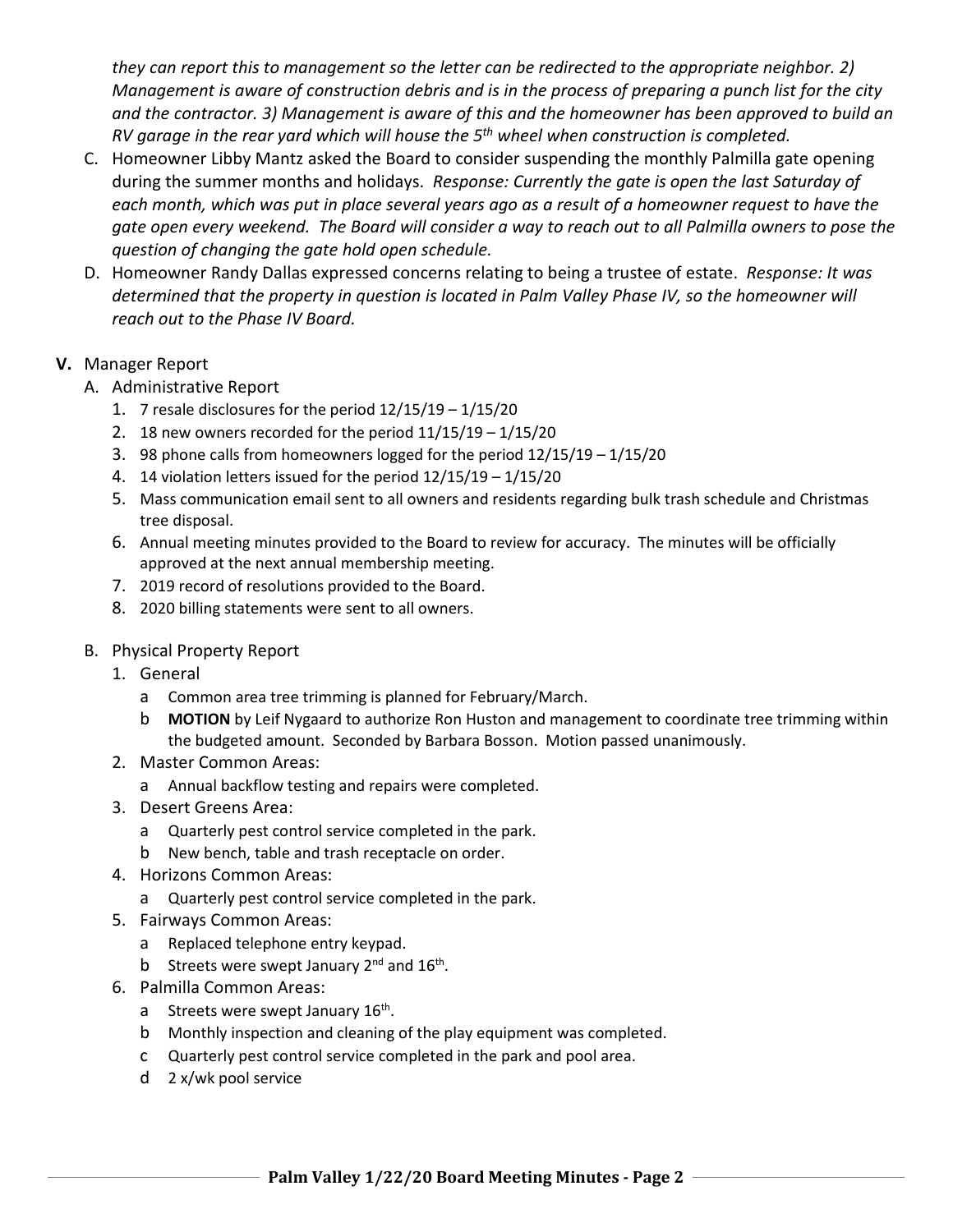- **VI.** Old Business
	- A. Homeowner Follow Up from Previous Meeting None this period.

## **VII.**New Business

- A. Review/Reaffirm Committees for 2020
	- 1. **MOTION** by Sally Moore to reaffirm the Committee Policy as presented. Seconded by Leif Nygaard. Motion passed unanimously.
	- 2. **MOTION** by Sally Moore to reaffirm Committee Guidelines for standing committees and appoint Committee Chairmen as stated below. Seconded by Leif Nygaard. Motion passed unanimously.
		- a Architectural Committee Thomas Hyslop
		- b Finance Committee Ron Huston
		- c Landscape Committee Ron Huston
		- d Palmilla Pool Committee Jennifer Neal
	- 3. **MOTION** by Sally Moore to appoint Madeline Mitchell to the Ad-hoc Improvement Committee. Seconded by Leif Nygaard. Motion passed unanimously.
- B. Insurance Renewal
	- 1. The Board does not plan to bid insurance this year as long as the premium is within the budgeted amount.
- C. Homeowner Mailing
	- 1. The Board authorized post card mailing to all owners with the 2020 meeting schedule, website reminder and management contact information.
	- 2. The Board resolved not to mail informational magnets at this time, but to include the information with the new owner welcome letters.

## **VIII.** Committee Reports

- A. Architectural Committee Report
	- 1. The committee reviewed submittals electronically for the months of November & December 2019.
	- 2. The Committee continues to follow up house paint violations.
	- 3. The committee meets the  $4<sup>th</sup>$  Monday of the month on an as-needed basis. Next meeting is planned for Monday, February 24, 2020, 3:00 P.M. at Palm Valley Community Center.
- B. Finance Committee Report
	- 1. The Committee reviews financial statements electronically and meets on an as-needed basis.
	- 2. Next meeting is planned for February/March to review 2019 year end financials.
- C. Landscape Committee Report
	- 1. Committee will meet in February/March to look at spring plantings.
- D. Palmilla Pool Committee Report
	- 1. Pool service this month is 2x/week.
	- 2. The pool heater will be turned on mid-February and remain heated until the water is warm enough to swim.
	- 3. The Committee meets on an as needed basis.
- **IX.** 2020 Planning & Goals Meeting
	- A. The Board reviewed 2019 goals and accomplishments.
		- 1. Continue to improve aesthetics of the community
			- i. Per reserve study, completed granite replenishment for Desert Greens, The Fairways and Palmilla Lakes, ordered new park furniture for Desert Greens and painted park components in Desert Greens.